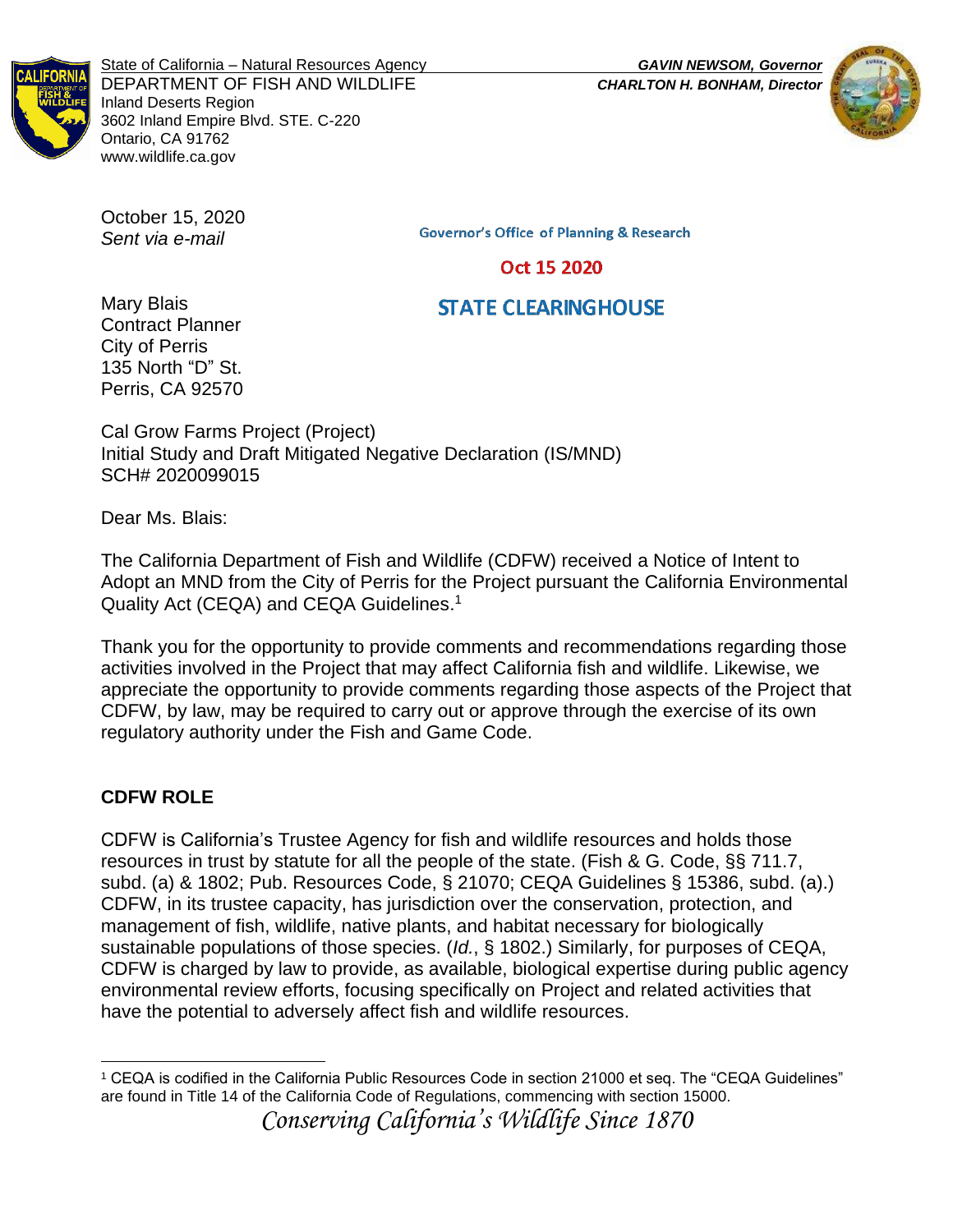CDFW is also submitting comments as a Responsible Agency under CEQA (Pub. Resources Code, § 21069; CEQA Guidelines, § 15381). CDFW expects that it may need to exercise regulatory authority as provided by the Fish and Game Code. As proposed, for example, the Project may be subject to CDFW's lake and streambed alteration regulatory authority (Fish & G. Code, § 1600 et seq.). Likewise, to the extent implementation of the Project as proposed may result in "take" as defined by State law of any species protected under the California Endangered Species Act (CESA) (Fish & G. Code, § 2050 et seq.), the Project proponent may seek related take authorization as provided by the Fish and Game Code.

## **PROJECT DESCRIPTION SUMMARY**

## **Proponent: CIRE Holdings, LLC**

**Objective:** The Project would develop a new facility for the indoor cultivation, processing, and packaging of cannabis and cannabis products on a 1.92-acre property in the City of Perris. The Project would construct four two-story steel buildings, each ranging in size from approximately 14,504 square foot to 16,330 square feet of floor space, with a total of approximately 61,050 square feet of floor space. Surface parking spaces would be provided adjacent to each building, with a total of 37 vehicle spaces. The Project would also construct a paved driveway approximately 595 feet in length from Malbert Street, to provide access to each lot of the Project site. The proposed driveway would terminate in a cul-de-sac at the two northernmost lots of the Project site. An onsite system for treatment and disposal of wastewater is also proposed, as well as onsite vegetated stormwater runoff collection areas and underground stormwater detention tanks to meet applicable requirements for stormwater runoff management. The Project would also include underground tanks for holding residual irrigation and fertilization (fertigation) liquids from the indoor growing of cannabis plants.

**Location:** Malbert St. and Goetz Rd. Perris, CA in Riverside County. 33° 46' 7.41" N 117° 13' 48.22" W. APNs 330-040-054, -055, -056, and -057. The parcels involved in the Project are located West of Goetz Rd. on the North side of Malbert St. To the East and the North of the parcels are industrial buildings. To the West of the parcels are a boat storage yard, train tracks, and a housing development. Major highways (Interstate 215 and Highway 74) are north of the parcel, and the San Jacinto River is in proximity south of the parcel. North of Interstate 215, the Perris Valley Channel drains to the San Jacinto River, and the San Jacinto River drains to Canyon Lake and Lake Elsinore southwest of the parcel. The Project lies within the Perris South subbasin of the San Jacinto Groundwater Basin and is located within the West San Jacinto Groundwater Management Area.

**Timeframe:** The Project anticipates construction of one of the proposed buildings in 2020 for growing and processing operations, with the remaining facilities to be constructed within approximately one to two years thereafter.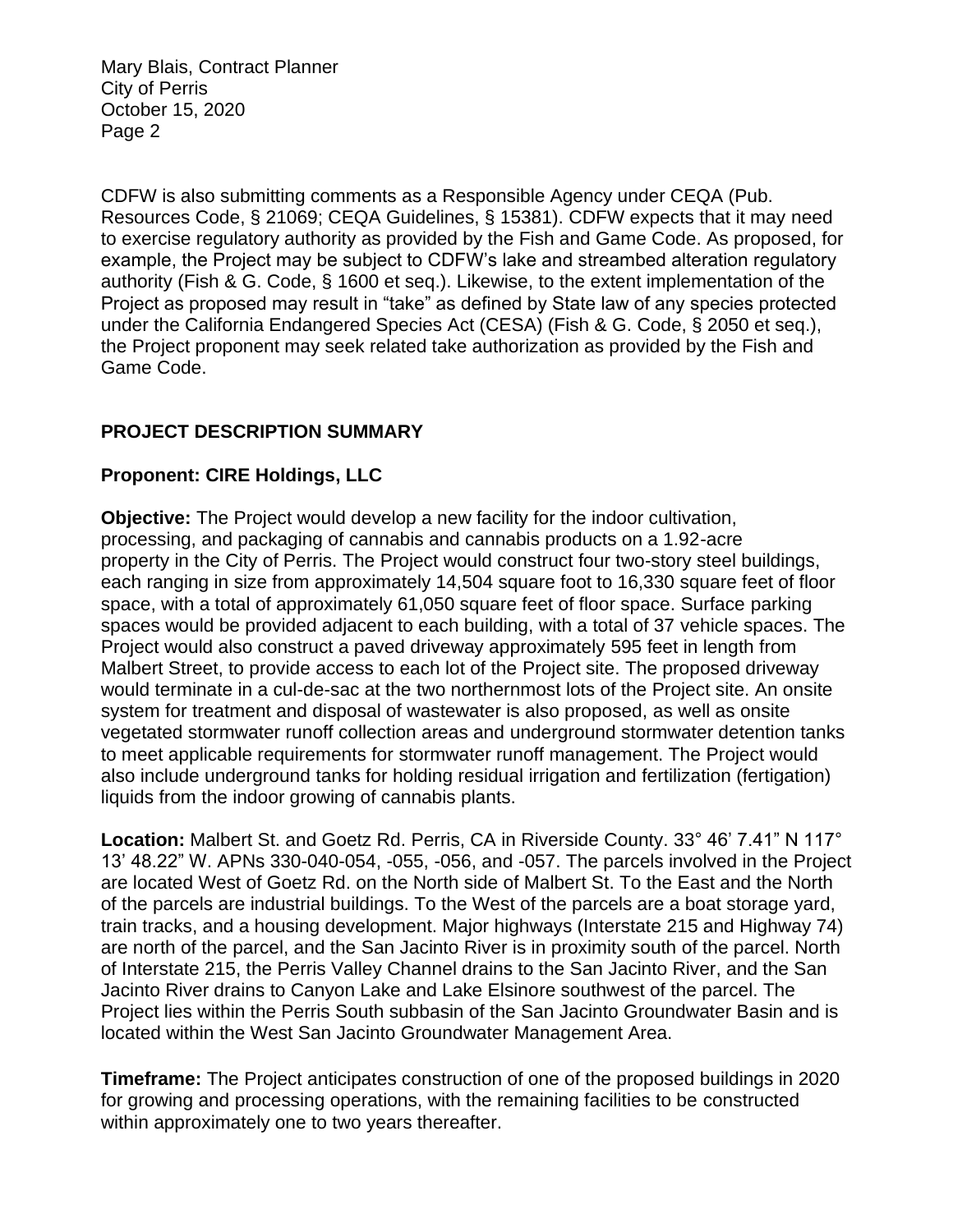## **COMMENTS AND RECOMMENDATIONS**

CDFW offers the comments and recommendations below to assist the City of Perris in adequately identifying and/or mitigating the Project's significant, or potentially significant, direct and indirect impacts on fish and wildlife (biological) resources. CDFW is also concerned that potential cannabis related biological impacts were not identified and mitigated for. In addition to the sections below, CDFW has the following concerns:

1. Management of the vegetated stormwater runoff collection areas: CDFW is concerned about potential impacts resulting from vegetated water collection areas. These areas have the potential to create habitat that attracts wildlife and must be managed with consideration of impacts to biological resources. Maintenance activities pose concerns regarding work period/season, nesting birds, vegetation removal, and sensitive species surveys. The IS/MND should analyze these issues.

2. Groundwater impacts from underground holding tanks: CDFW is concerned that fertigation liquids from the underground tanks for holding residual irrigation and fertilization liquids from cannabis cultivation could leach into the groundwater and affect fish and wildlife resources. It is not clear what chemicals (pesticides, herbicides, fertilizers, and other growth enhancement aids) will be in the residual irrigation water. The IS/MND should analyze this issue.

### **Assessment of Impacts on Biological Sources**

### Burrowing Owl

The Project area falls within the Western Riverside County Multiple Species Habitat Conservation Plan survey area for burrowing owl. The Draft IS/MND states that "suitable burrowing habitat and potentially suitable burrows were identified within the survey area, no burrowing owl signs and no live individuals were detected" (p. 24). Note CDFW is concerned that the focused surveys did not comply with the protocol in the CDFW *Staff Report on Burrowing Owl Mitigation* (2012) and were conducted more than a year ago. Because burrowing owl habitat was detected, preconstruction surveys are required. Preconstruction surveys should be conducted using the *Staff Report on Burrowing Owl Mitigation* (2012 or most recent version;

[https://nrm.dfg.ca.gov/FileHandler.ashx?DocumentID=83843&inline\)](https://nrm.dfg.ca.gov/FileHandler.ashx?DocumentID=83843&inline). CDFW recommends that mitigation measure BIO-1 (p. 25) in the Draft IS/MND be revised as follows:

**MM BIO-1: Preconstruction burrowing owl surveys shall be conducted no less than 14 days prior to the start of Project-related activities and within 24 hours prior to ground disturbance, in accordance with the** *Staff Report on Burrowing Owl Mitigation* **(2012 or most recent version). Preconstruction surveys should be performed by a qualified biologist following the recommendations and guidelines provided in the** *Staff Report on Burrowing Owl Mitigation***. If the preconstruction surveys confirm occupied burrowing owl habitat, project activities shall be immediately halted. The qualified biologist shall coordinate**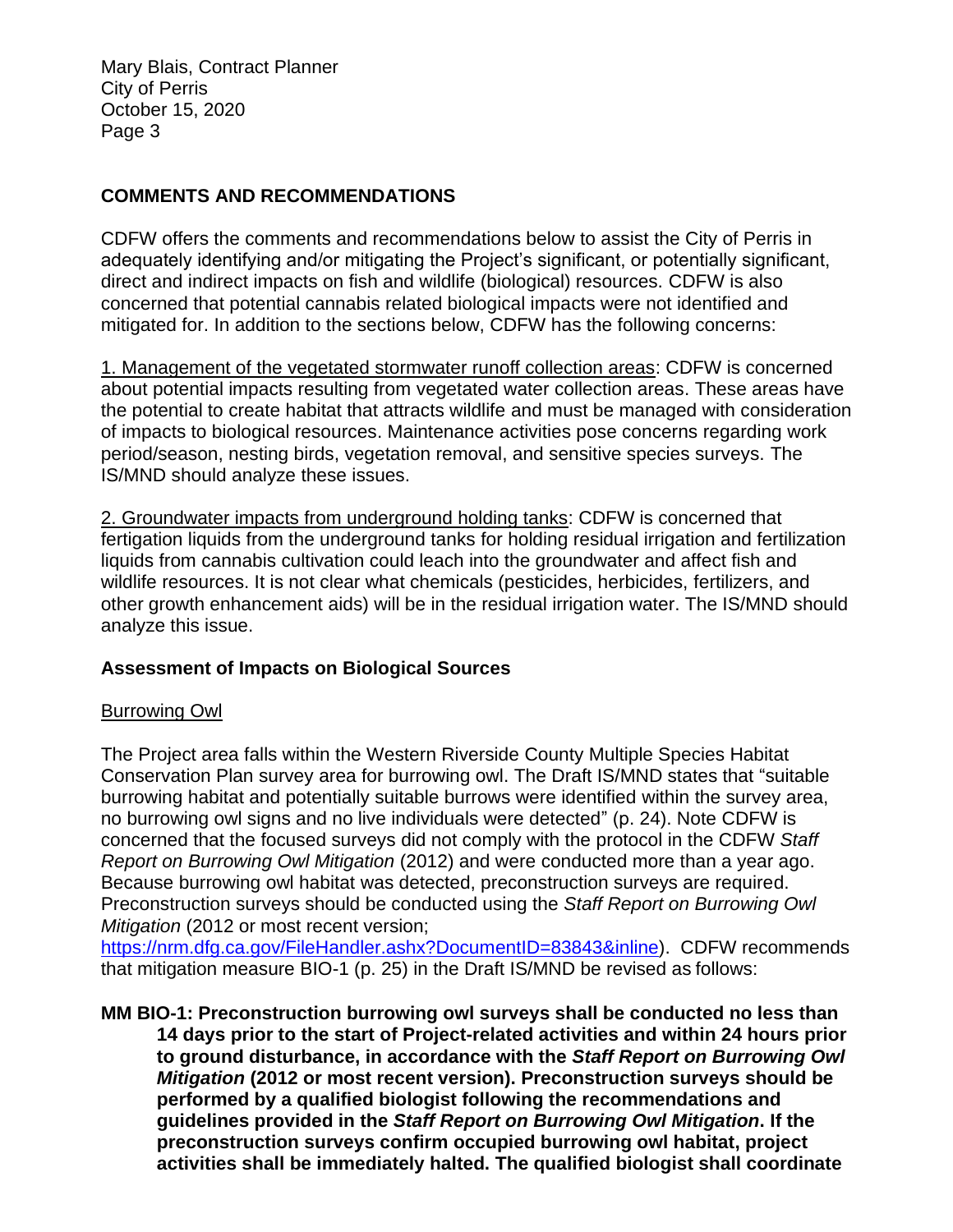### **with USFWS, CDFW, and RCA to conduct an impact assessment to develop avoidance, minimization, and mitigation measures to be approved by CDFW prior to commencing Project activities.**

Pursuant to the CEQA Guidelines, section 15097(f), CDFW has prepared a draft mitigation monitoring and reporting program (MMRP) for proposed MM BIO-1. The draft MMRP with MM BIO-1 through MM BIO-6 is enclosed as Attachment 1 at the end of this letter.

#### Nesting Birds

The IS/MND proposes BIO-2 to mitigate potentially significant Project impacts to nesting birds. CDFW is concerned that the "active breeding season dates" (March 1 to June 30) are too short, and that the timing of preconstruction surveys (14 days prior to ground/vegetation disturbing activities) is not adequate to avoid impacts to nesting birds. CDFW recommends that mitigation measure BIO-2 (p. 25) in the Draft IS/MND be revised as follows:

**MM BIO-2: Nesting bird surveys shall be conducted by a qualified avian biologist no more than three (3) days prior to vegetation clearing or ground disturbance activities. Preconstruction surveys shall focus on both direct and indirect evidence of nesting, including nest locations and nesting behavior. The qualified avian biologist will make every effort to avoid potential nest predation as a result of survey and monitoring efforts. If active nests are found during the preconstruction nesting bird surveys, a Nesting Bird Plan (NBP) shall be prepared and implemented by the qualified avian biologist. At a minimum, the NBP shall include guidelines for addressing active nests, establishing buffers, ongoing monitoring, establishment of avoidance and minimization measures, and reporting. The size and location of all buffer zones, if required, shall be based on the nesting species, individual/pair's behavior, nesting stage, nest location, its sensitivity to disturbance, and intensity and duration of the disturbance activity. To avoid impacts to nesting birds, any grubbing or vegetation removal shall occur outside peak breeding season (typically February 1 through September 1).**

### Special Status Species

The IS/MND provided mitigation measures for potential significant impacts to burrowing owl and nesting birds (BIO-1 and BIO-2), but did not identify potential impacts to other special status species. CDFW would like to ensure that all special status species with the potential to occur in the project area are identified. A CNDDB/BIOS query of species within a 1-mile buffer of the Project parcel returned 10 species: smooth tarplant (*Centromadia pungens* ssp. *laevis*; California Rare Plant Rank 1B.1), San Jacinto Valley crownscale (*Atriplex coronata* var. *notatior*; federal endangered species and California Rare Plant Rank 1B.1), Crotch bumble bee (*Bombus crotchii*; state candidate endangered species),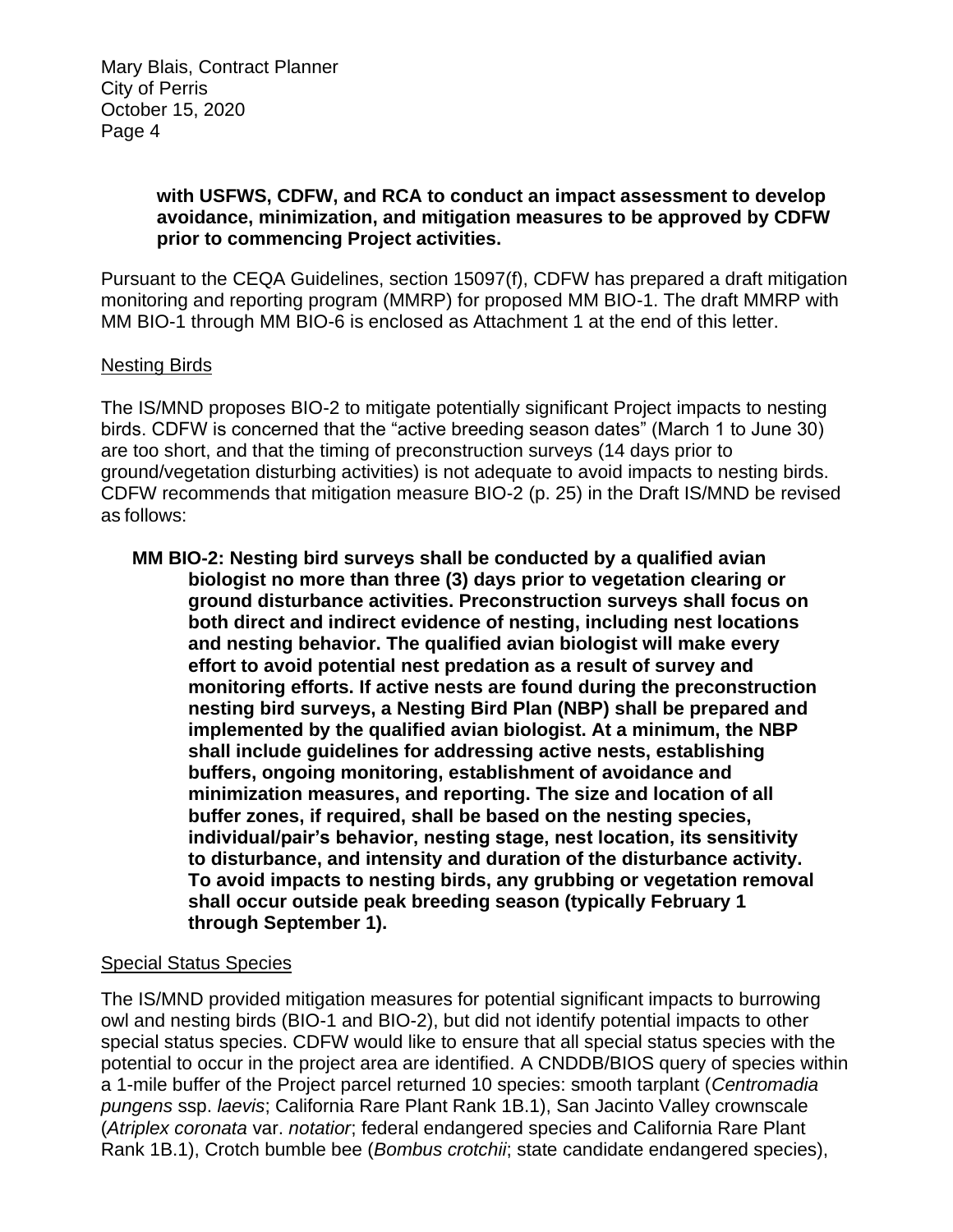Stephens' kangaroo rat (*Dipodomys stephensi*; federal endangered species and state threatened species), southern grasshopper mouse (*Onychomys torridus ramona*; SSC), thread-leaved brodiaea (*Brodiaea filifolia*; federal threatened species, state endangered species, and California Rare Plant Rank 1B.1), coast horned lizard (*Phrynosoma blainvillii*; SSC), orange-throated whiptail (*Aspidoscelis hyperythra*; CDFW Watch List), western pond turtle (*Emys marmorata*; SSC), and California glossy snake (*Arizona elegans occidentalis*; SSC).

## **Western Riverside County Multiple Species Habitat Conservation Plan (MSHCP)**

Within the Inland Deserts Region, CDFW issued Natural Community Conservation Plan Approval and Take Authorization for the WRC MSHCP per section 2800, et seq., of the California Fish and Game Code on June 22, 2004. The MSHCP establishes a multiple species conservation program to minimize and mitigate habitat loss and provides for the incidental take of covered species in association with activities covered under the permit. Section 15125(d) of the CEQA Guidelines requires that the CEQA document discuss any inconsistencies between a proposed Project and applicable general plans and regional plans, including habitat conservation plans and natural community conservation plans. An assessment of the impacts to the MSHCP as a result of this Project is necessary to address CEQA requirements. For additional information on the MSHCP visit: [http://rctlma.org/epd/WR-MSHCP.](http://rctlma.org/epd/WR-MSHCP)

The proposed Project occurs within the MSHCP area and is subject to the provisions and policies of the MSHCP. To be considered a covered activity, Permittees must demonstrate that proposed actions are consistent with the MSHCP and its associated Implementing Agreement. The City of Perris is the Lead Agency and a signatory to the Implementing Agreement of the MSHCP. The Project does not fall within a Criteria Cell; however, it is located in proximity to several Criteria Cells with conservation lands and areas described for conservation, and the following MSHCP policies and procedures apply to the proposed Project [\(https://rctlma.org/Portals/0/mshcp/volume1/index.html\)](https://rctlma.org/Portals/0/mshcp/volume1/index.html). After review of the MSHCP Consistency Analysis (IS/MND, Appendix B), CDFW has the following recommendations:

- Additional Survey Needs and Procedures (MSHCP, vol. 1, sect. 6.1.2): The Project is adjacent to a possible vernal pool which may provide habitat for protected species including Riverside fairy shrimp (*Streptocephalus woottoni*) and vernal pool fairy shrimp (*Branchinecta lynchi*). For Riverside fairy shrimp and vernal pool fairy shrimp, mapping of stock ponds, ephemeral pools and other features should be undertaken as determined appropriate by a qualified biologist.
- Additional Survey Needs and Procedures (MSHCP, vol. 1, sect. 6.3.2): The Project is within the required survey area for burrowing owls. See the "Burrowing Owl" section above for recommendations.
- Appendix C Standard Best Management Practices: The Project should follow the best management practices set forth in Appendix C of the MSHCP, Volume 1. This includes water quality best management practices to prevent runoff of toxic materials such as sediment, pesticides, fertilizers, and petroleum products.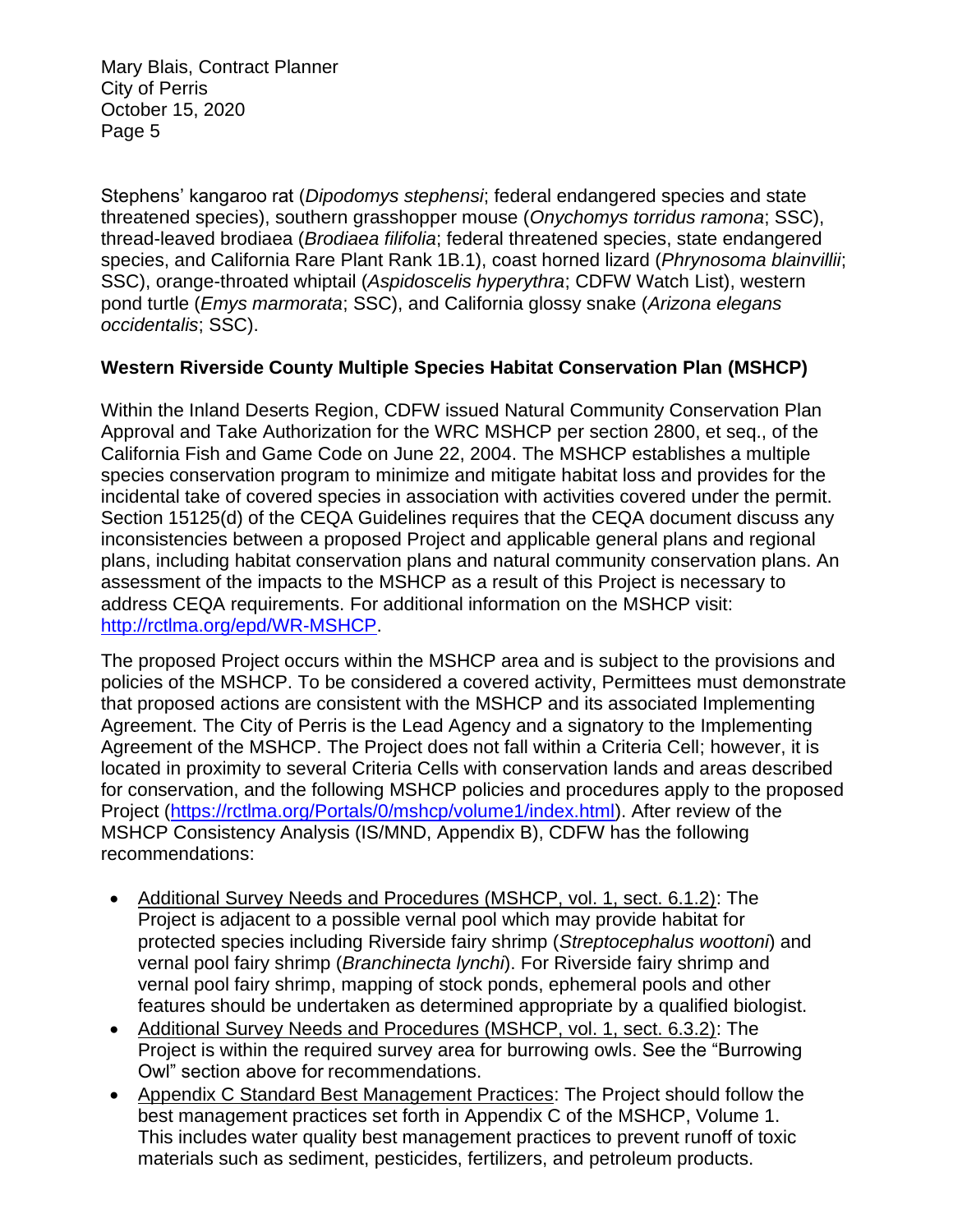If biological resources included in Section 6 of the MSHCP are found on-site, the City should complete a Determination of Biologically Equivalent or Superior Preservation (DBESP). The Draft IS/MND should also include an analysis of impacts to conservation lands in Criteria Cells adjacent to the Project site, which are groundwater dependent, especially during drought years. Potential drawdown or pollution of groundwater resulting from the Project should be analyzed and mitigation proposed. CDFW recommends that the City of Perris include the following mitigation measure conditioning the Project to demonstrate compliance with the MSHCP and its associated Implementing Agreement:

**MM BIO-3: Prior to construction and issuance of any grading permit, the City of Perris shall demonstrate compliance with the MSHCP and its associated Implementing Agreement via a complete MSHCP Consistency Analysis and if needed a Determination of Biologically Equivalent or Superior Preservation process that shall be submitted for review and approval by the Western Riverside County Regional Conservation Authority, the U.S. Fish and Wildlife Service, and California Department of Fish and Wildlife.**

## **Cannabis-Specific Impacts on Biological Resources**

### Pesticides, Including Fungicides, Herbicides, Insecticides, and Rodenticides

Cannabis cultivation sites (whether indoor or outdoor) often use substantial quantities of pesticides, including fungicides, herbicides, insecticides, and rodenticides. Wildlife, including beneficial arthropods, birds, mammals, amphibians, reptiles, and fish, can be poisoned by pesticides after exposure to a toxic dose through ingestion, inhalation, or dermal contact (Fleischli et al. 2004, Pimentel 2005, Berny 2007). They can also experience secondary poisoning through feeding on animals that have been directly exposed to the pesticides. (Even if used indoors, pesticides such as rodenticides may result in secondary poisoning through ingestion of sickened animals that leave the premises or ingestion of lethally poisoned animals that are disposed of outside.) Even nonlethal doses of pesticides can negatively affect wildlife; pesticides can compromise immune systems, cause hormone imbalances, affect reproduction, and alter growth rates of many wildlife species (Pimentel 2005, Li and Kawada 2006, Relyea and Diecks 2008, Baldwin et al. 2009).

CDFW recommends minimizing use of synthetic pesticides, and, if they are used, to always use them as directed by the manufacturer, including proper storage and disposal. Toxic pesticides should not be used where they may pass into waters of the state, including ephemeral streams, in violation of Fish and Game Code section 5650(6). Anticoagulant rodenticides and rodenticides that incorporate "flavorizers" that make the pesticides appetizing to a variety of species should not be used at cultivation sites. Alternatives to toxic rodenticides may be used to control pest populations at and around cultivation sites, including sanitation (removing food sources such as pet food, cleaning up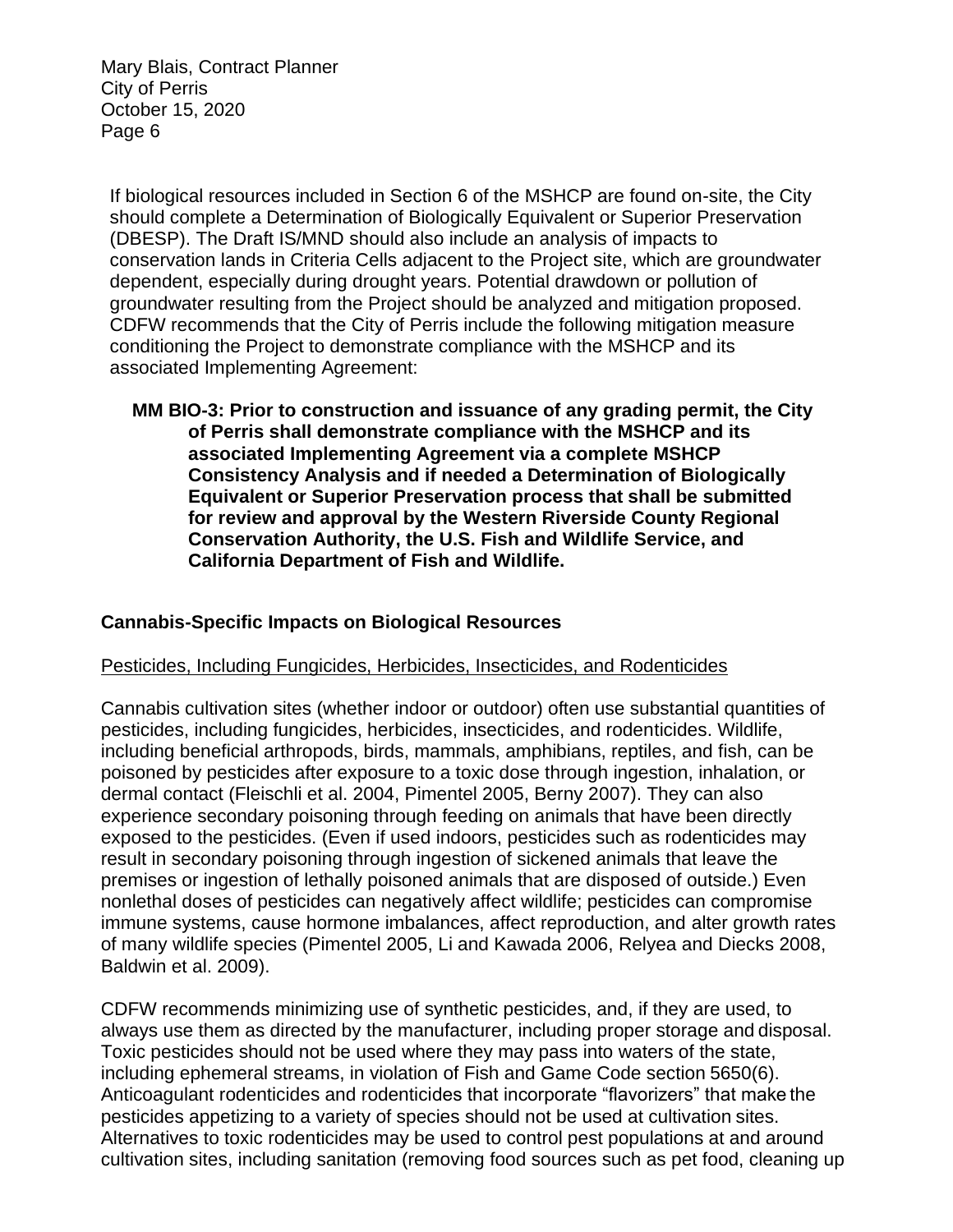refuse, and securing garbage in sealed containers), and physical barriers (e.g., sealing holes in roofs and walls). Snap traps should not be used outdoors as they pose a hazard to nontarget wildlife. Sticky or glue traps should be avoided altogether as these pose a hazard to nontarget wildlife and result in a prolonged/inhumane death. In addition, the California Department of Pesticide Regulation (CDPR) stipulates that pesticides must certain criteria to be legal for use on cannabis. For details, visit: <https://www.cdpr.ca.gov/docs/cannabis/questions.htm> and [https://www.cdpr.ca.gov/docs/county/cacltrs/penfltrs/penf2015/2015atch/attach1502.pdf.](https://www.cdpr.ca.gov/docs/county/cacltrs/penfltrs/penf2015/2015atch/attach1502.pdf)

The Draft IS/MND indicates that the Project "would involve the use of materials common to all urban development that are labeled hazardous (e.g., solvents and commercial cleansers; petroleum products; and pesticides, fertilizers, and other landscape maintenance materials)" (p. 47). CDFW recommends that the City of Perris include a mitigation measure conditioning the Project to development of a plan to avoid, minimize, and mitigate the impacts of pesticides used in cannabis cultivation. CDFW recommends inclusion of the following mitigation measure:

**MM BIO-4: Prior to construction and issuance of any grading permit, CIRE Holdings, LLC shall develop a plan, to be approved by the City of Perris, with measures to avoid, minimize, or mitigate the impacts of pesticides used in cannabis cultivation, including fungicides, herbicides, insecticides, and rodenticides. The plan should include, but is not limited to, the following elements: (1) Proper use, storage, and disposal of pesticides, in accordance with manufacturers' directions and warnings. (2) Avoidance of pesticide use where toxic runoff may pass into waters of the State, including ephemeral streams. (3) Avoidance of pesticides that cannot legally be used on cannabis in the state of California, as set forth by the Department of Pesticide Regulation. (4) Avoidance of anticoagulant rodenticides and rodenticides with "flavorizers." (5) Avoidance of sticky/glue traps. (6) Inclusion of alternatives to toxic rodenticides, such as sanitation (removing food sources such as pet food, cleaning up refuse, and securing garbage in sealed containers), and physical barriers.**

### Artificial Light

Cannabis cultivation operations often use artificial lighting or "mixed-light" techniques in indoor operations to increase yields. If not disposed of properly, these lighting materials pose significant environmental risks because they contain mercury and other toxins (O'Hare et al. 2013). In addition to containing toxic substances, artificial lighting often results in light pollution, which has the potential to affect fish and wildlife significantly and adversely. Night lighting can disrupt the circadian rhythms of many wildlife species. Many species use photoperiod cues for communication (e.g., birdsong; Miller 2006), determining when to begin foraging (Stone et al. 2009), behavioral thermoregulation (Beiswenger 1977), and migration (Longcore and Rich 2004). Phototaxis, a phenomenon that results in attraction and movement toward light, can disorient, entrap, and temporarily blind wildlife species that experience it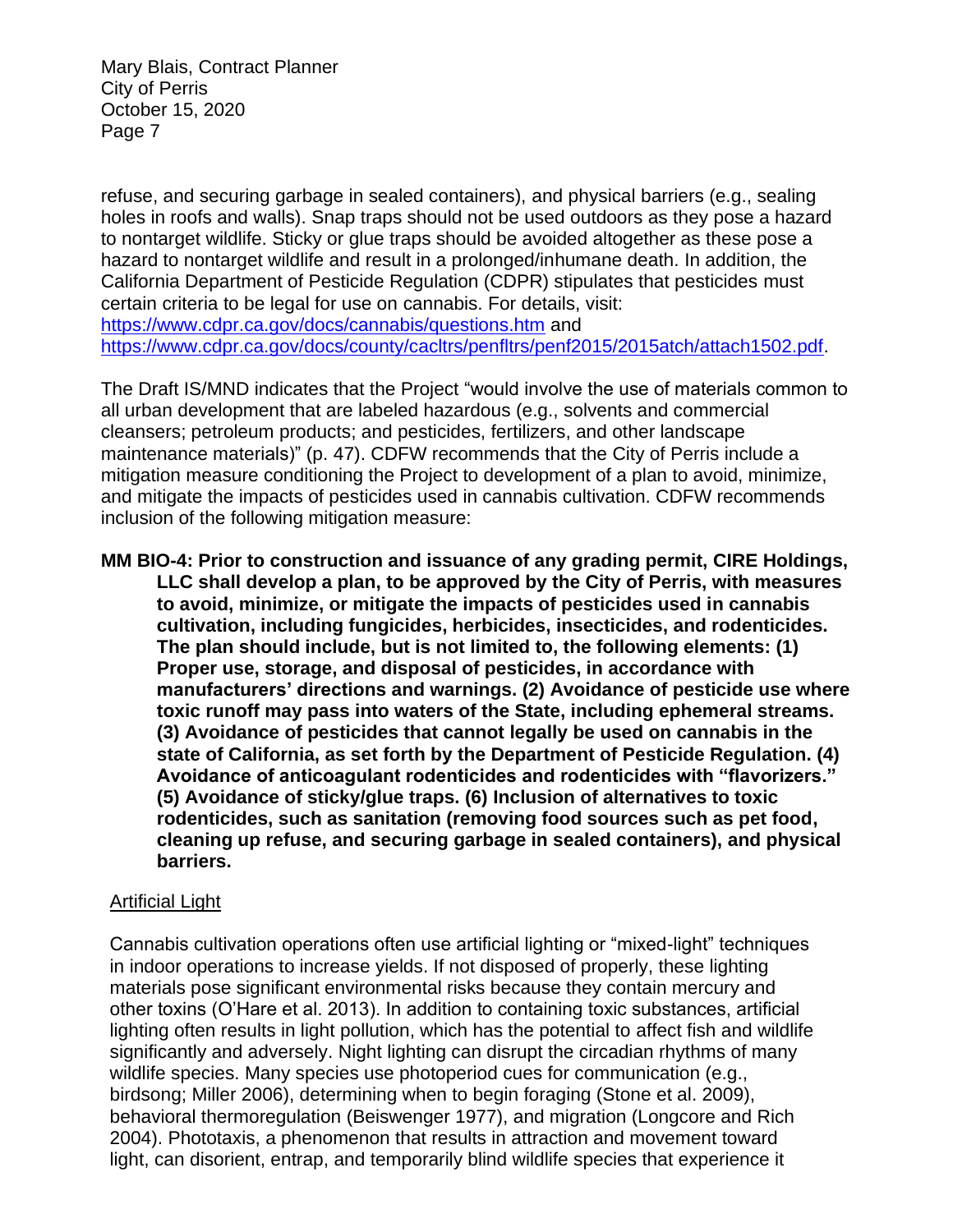(Longcore and Rich 2004).

According to the IS/MND, Project activities include use of artificial light for nighttime function and security lighting. CDFW recommends the following mitigation measure:

**MM BIO-5: Light shall not be visible outside of any structure used for cannabis cultivation. Employ blackout curtains where artificial light is used to prevent light escapement. Eliminate all nonessential lighting from cannabis sites and avoid or limit the use of artificial light during the hours of dawn and dusk, as these windows of time are when many wildlife species are most active. Ensure that lighting for cultivation activities and security purposes is shielded, cast downward, and does not spill over onto other properties or upward into the night sky (see the International Dark-Sky Association standards at [http://darksky.org/\).](http://darksky.org/)) Use LED lighting with a correlated color temperature of 3,000 Kelvins or less, properly dispose of hazardous waste, and recycle lighting that contains toxic compounds with a qualified recycler.**

### **Role of Lake and Streambed Alteration (LSA) Program in Cannabis Licensing**

Fish and Game Code section 1602 requires an entity to notify CDFW prior to commencing any activity that may adversely impact any river, stream, or lake. The California Department of Food and Agriculture (CDFA) requires cannabis cultivators to demonstrate compliance with Fish and Game Code section 1602 prior to issuing a cultivation license (Business and Professions Code, § 26060.1). To qualify for an Annual License from CDFA, cultivators must have an LSA Agreement or written verification from CDFW that one is not needed. Cannabis cultivators may apply online for an LSA Agreement through the Environmental Permit Information Management System (EPIMS; [https://epims.wildlife.ca.gov\)](https://epims.wildlife.ca.gov/). Cannabis cultivators may learn more about cannabis cultivation permitting at [https://wildlife.ca.gov/Conservation/Cannabis/Permitting.](https://wildlife.ca.gov/Conservation/Cannabis/Permitting) CDFW recommends the following mitigation measure:

**MM BIO-6: Prior to construction and issuance of any grading permit, the Project Sponsor shall obtain written correspondence from the California Department of Fish and Wildlife (CDFW) stating that notification under section 1602 of the Fish and Game Code is not required for the Project,** *or* **the Project Sponsorshould obtain a copy of a CDFW-executed Lake and Streambed Alteration Agreement, authorizing impacts to Fish and Game Code section 1602 resources associated with the Project.**

### **ENVIRONMENTAL DATA**

CEQA requires that information developed in environmental impact reports and negative declarations be incorporated into a data base which may be used to make subsequent or supplemental environmental determinations. (Pub. Resources Code, § 21003, subd. (e).) Accordingly, please report any special status species and natural communities detected during Project surveys to the California Natural Diversity Database (CNDDB). The CNNDB field survey form can be found at the following link: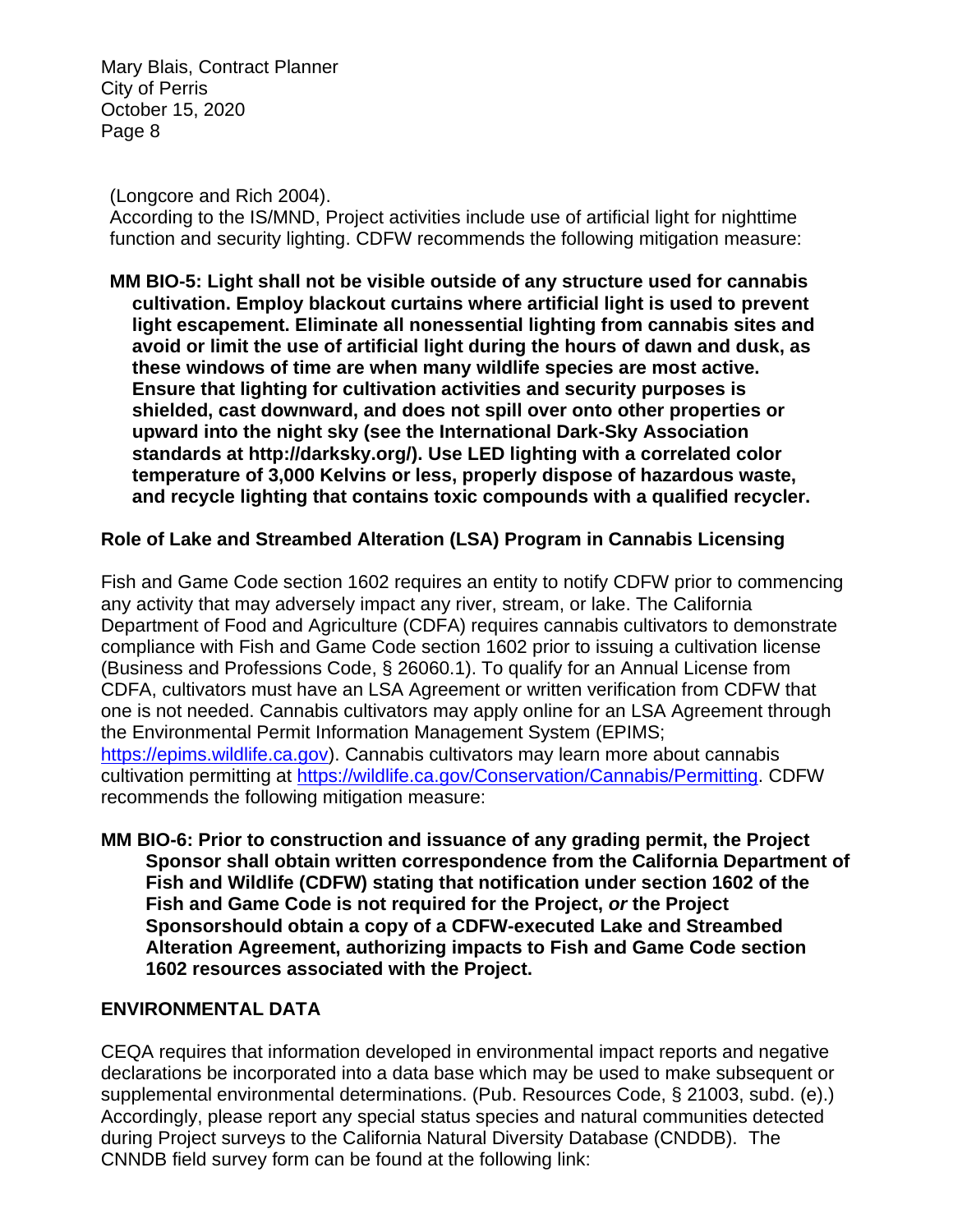[http://www.dfg.ca.gov/biogeodata/cnddb/pdfs/CNDDB\\_FieldSurveyForm.pdf.](http://www.dfg.ca.gov/biogeodata/cnddb/pdfs/CNDDB_FieldSurveyForm.pdf) The completed form can be mailed electronically to CNDDB at the following email address: [CNDDB@wildlife.ca.gov.](mailto:cnddb@dfg.ca.gov) The types of information reported to CNDDB can be found at the following link: [http://www.dfg.ca.gov/biogeodata/cnddb/plants\\_and\\_animals.asp.](http://www.dfg.ca.gov/biogeodata/cnddb/plants_and_animals.asp)

## **FILING FEES**

The Project, as proposed, would have an impact on fish and/or wildlife, and assessment of filing fees is necessary. Fees are payable upon filing of the Notice of Determination by the Lead Agency and serve to help defray the cost of environmental review by CDFW. Payment of the fee is required for the underlying project approval to be operative, vested, and final. (Cal. Code Regs, tit. 14, § 753.5; Fish & G. Code, § 711.4; Pub. Resources Code, § 21089.)

### **CONCLUSION**

CDFW appreciates the opportunity to comment on the MND for the Cal Grow Farms Project to assist the City of Perris in identifying and mitigating Project impacts on biological resources. CDFW has assessed the MND and found that it does not adequately identify or mitigate for all impacts of this Project on biological resources. CDFW recommends that prior to the adoption of this MND, the City of Perris revise the document to include a complete assessment of impacts to biological resources on the Project parcel and adjacent parcels, as well as appropriate avoidance, minimization, and mitigation measures.

Questions regarding this letter or further coordination should be directed to Kevin Francis, Environmental Scientist at (909) 239-0895 or Kevin.Francis@wildlife.ca.gov.

Sincerely,

DocuSigned by: Scott Wilson -8091B1A9242F49C...

Scott Wilson Environmental Program Manager

**Attachment 1**: MMRP for CDFW-Proposed Mitigation Measures

ec: Office of Planning and Research State Clearinghouse, Sacramento [state.clearinghouse@opr.ca.gov](mailto:state.clearinghouse@opr.ca.gov)

> Kevin Francis, Environmental Scientist California Department of Fish and Wildlife [kevin.francis@wildlife.ca.gov](mailto:kevin.francis@wildlife.ca.gov)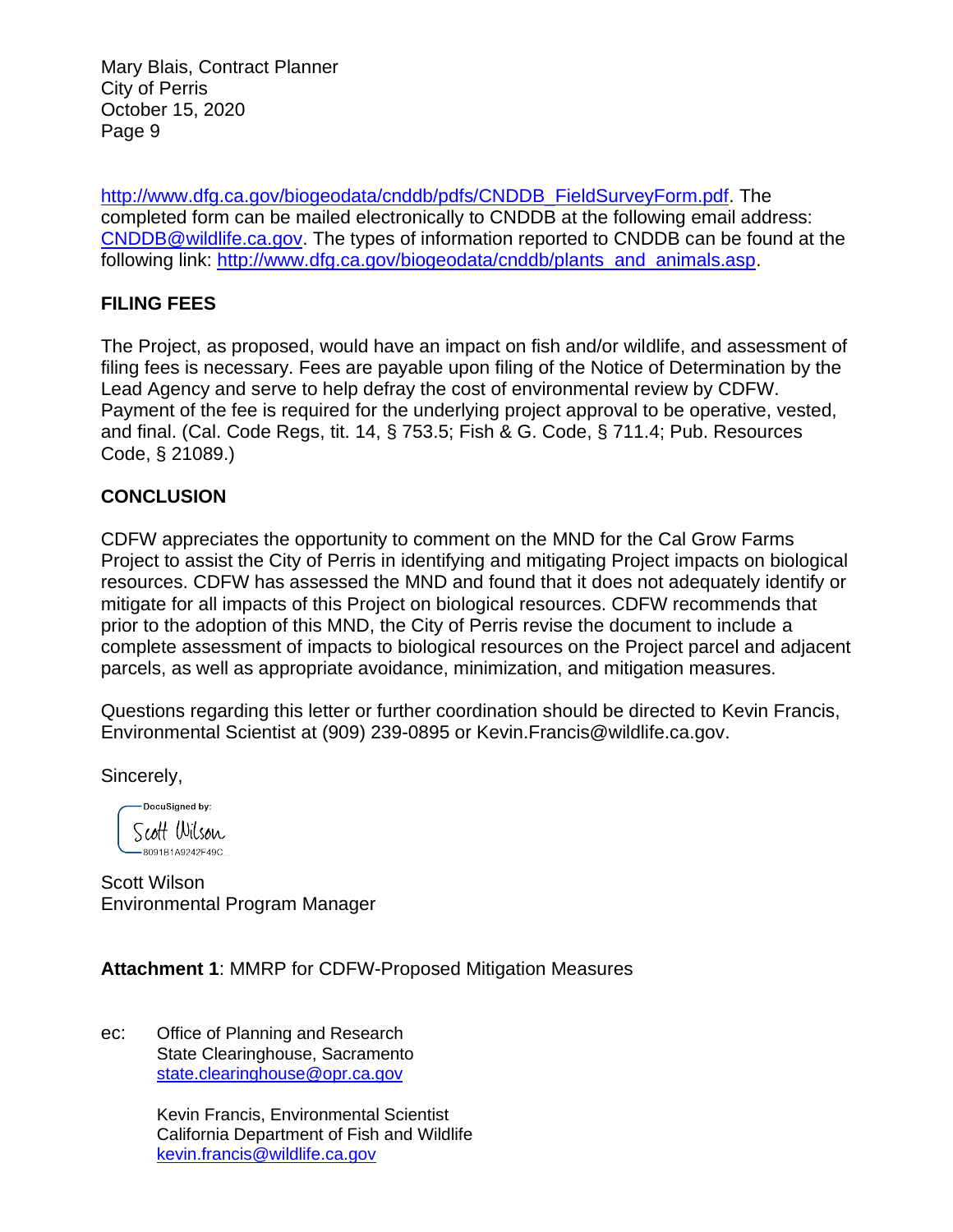# **ATTACHMENT 1: MITIGATION MONITORING AND REPORTING PROGRAM (MMRP)**

| <b>Mitigation Measures</b>                                                                                                                                                                                                                                                                                                                                                                                                                                                                                                                                                                                                                                                                                                                                                                                                                                                                                                                                                                                                                                                                                                                                                                                                                                                                                      | <b>Schedule</b>                                                                                                                                                                                                                                                                        | <b>Responsible</b>                           |
|-----------------------------------------------------------------------------------------------------------------------------------------------------------------------------------------------------------------------------------------------------------------------------------------------------------------------------------------------------------------------------------------------------------------------------------------------------------------------------------------------------------------------------------------------------------------------------------------------------------------------------------------------------------------------------------------------------------------------------------------------------------------------------------------------------------------------------------------------------------------------------------------------------------------------------------------------------------------------------------------------------------------------------------------------------------------------------------------------------------------------------------------------------------------------------------------------------------------------------------------------------------------------------------------------------------------|----------------------------------------------------------------------------------------------------------------------------------------------------------------------------------------------------------------------------------------------------------------------------------------|----------------------------------------------|
| MM BIO-1: Burrowing owl surveys. Preconstruction burrowing owl<br>surveys shall be conducted no less than 14 days prior to the start of<br>Project-related activities and within 24 hours prior to ground<br>disturbance, in accordance with the Staff Report on Burrowing Owl<br>Mitigation (2012 or most recent version). Preconstruction surveys<br>should be performed by a qualified biologist following the<br>recommendations and guidelines provided in the Staff Report on<br>Burrowing Owl Mitigation. If the preconstruction surveys confirm<br>occupied burrowing owl habitat, project activities shall be<br>immediately halted. The qualified biologist shall coordinate with<br>USFWS, CDFW, and RCA to conduct an impact assessment to<br>develop avoidance, minimization, and mitigation measures to be<br>approved by CDFW prior to commencing Project activities.                                                                                                                                                                                                                                                                                                                                                                                                                            | Habitat<br>assessment:<br>No less than<br>60 days prior<br>to start of<br>Project-<br>related<br>activities.<br>Pre-<br>construction<br>surveys: No<br>less than 14<br>days prior to<br>start of<br>Project<br>activities and<br>within 24<br>hours prior to<br>ground<br>disturbance. | <b>Party</b><br><b>CIRE</b><br>Holdings, LLC |
| MM BIO-2: Nesting bird surveys. Nesting bird surveys shall be<br>conducted by a qualified avian biologist no more than three (3) days<br>prior to vegetation clearing or ground disturbance activities.<br>Preconstruction surveys shall focus on both direct and indirect<br>evidence of nesting, including nest locations and nesting behavior.<br>The qualified avian biologist will make every effort to avoid potential<br>nest predation as a result of survey and monitoring efforts. If active<br>nests are found during the preconstruction nesting bird surveys, a<br>Nesting Bird Plan (NBP) shall be prepared and implemented by the<br>qualified avian biologist. At a minimum, the NBP shall include<br>guidelines for addressing active nests, establishing buffers, ongoing<br>monitoring, establishment of avoidance and minimization measures,<br>and reporting. The size and location of all buffer zones, if required<br>shall be based on the nesting species, individual/pair's behavior,<br>nesting stage, nest location, its sensitivity to disturbance, and<br>intensity and duration of the disturbance activity. To avoid impacts to<br>nesting birds, any grubbing or vegetation removal shall occur<br>outside peak breeding season (typically February 1 through<br>September 1). | No more<br>than three<br>(3) days prior<br>to vegetation<br>clearing or<br>ground<br>disturbance<br>activities.                                                                                                                                                                        | <b>CIRE</b><br>Holdings, LLC                 |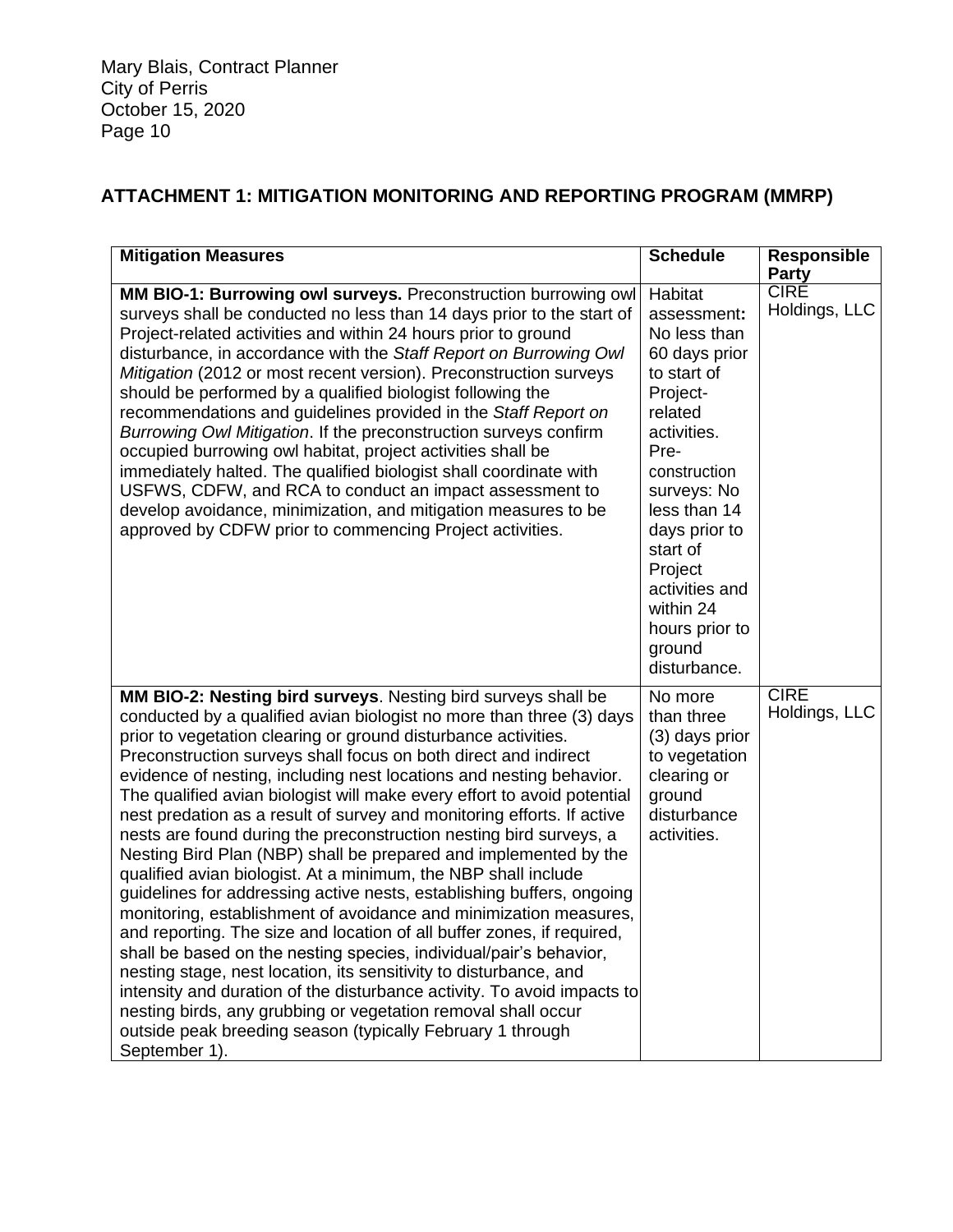| MM BIO-3: MSHCP Compliance: Prior to construction and<br>issuance of any grading permit, the City of Perris shall demonstrate<br>compliance with the MSHCP and its associated Implementing<br>Agreement via a complete MSHCP Consistency Analysis and if<br>needed a Determination of Biologically Equivalent or Superior<br>Preservation process that shall be submitted for review and approval<br>by the Western Riverside County Regional Conservation Authority,<br>the U.S. Fish and Wildlife Service, and California Department of Fish<br>and Wildlife.                                                                                                                                                                                                                                                                                                                                                                                                                                                                                                                                                                                                                                                           | Prior to<br>construction<br>and issuance<br>of any<br>grading<br>permit. | <b>City of Perris</b>        |
|---------------------------------------------------------------------------------------------------------------------------------------------------------------------------------------------------------------------------------------------------------------------------------------------------------------------------------------------------------------------------------------------------------------------------------------------------------------------------------------------------------------------------------------------------------------------------------------------------------------------------------------------------------------------------------------------------------------------------------------------------------------------------------------------------------------------------------------------------------------------------------------------------------------------------------------------------------------------------------------------------------------------------------------------------------------------------------------------------------------------------------------------------------------------------------------------------------------------------|--------------------------------------------------------------------------|------------------------------|
| MM BIO-4: Pesticide Management Plan. Prior to construction and<br>issuance of any grading permit, CIRE Holdings, LLC shall develop a<br>plan, to be approved by the City of Perris, shall develop a plan with<br>measures to avoid, minimize, or mitigate the impacts of pesticides<br>used in cannabis cultivation, including fungicides, herbicides,<br>insecticides, and rodenticides. The plan should include, but is not<br>limited to, the following elements: (1) Proper use, storage, and<br>disposal of pesticides, in accordance with manufacturers' directions<br>and warnings. (2) Avoidance of pesticide use where toxic runoff may<br>pass into waters of the State, including ephemeral streams. (3)<br>Avoidance of pesticides that cannot legally be used on cannabis in<br>the state of California, as set forth by the Department of Pesticide<br>Regulation. (4) Avoidance of anticoagulant rodenticides and<br>rodenticides with "flavorizers." (5) Avoidance of sticky/glue traps. (6)<br>Inclusion of alternatives to toxic rodenticides, such as sanitation<br>(removing food sources such as pet food, cleaning up refuse, and<br>securing garbage in sealed containers), and physical barriers. | Prior to<br>construction<br>and issuance<br>of any<br>grading<br>permit. | <b>CIRE</b><br>Holdings, LLC |
| MM BIO-5: Artificial Light Management: Light shall not be visible<br>outside of any structure used for cannabis cultivation. Employ<br>blackout curtains where artificial light is used to prevent light<br>escapement. Eliminate all nonessential lighting from cannabis sites<br>and avoid or limit the use of artificial light during the hours of dawn<br>and dusk, as these windows of time are when many wildlife species<br>are most active. Ensure that lighting for cultivation activities and<br>security purposes is shielded, cast downward, and does not spill<br>over onto other properties or upward into the night sky (see the<br>International Dark-Sky Association standards at http://darksky.org/).<br>Use LED lighting with a correlated color temperature of 3,000<br>Kelvins or less, properly dispose of hazardous waste, and recycle<br>lighting that contains toxic compounds with a qualified recycler.                                                                                                                                                                                                                                                                                       | During<br>project<br>activities.                                         | <b>CIRE</b><br>Holdings, LLC |
| MM BIO-6: Compliance with CDFW LSA Program: Prior to<br>construction and issuance of any grading permit, the Project<br>Sponsor shall obtain written correspondence from the California<br>Department of Fish and Wildlife (CDFW) stating that notification<br>under section 1602 of the Fish and Game Code is not required for<br>the Project, or the Project Sponsor should obtain a copy of a CDFW-<br>executed Lake and Streambed Alteration Agreement, authorizing<br>impacts to Fish and Game Code section 1602 resources associated<br>with the Project.                                                                                                                                                                                                                                                                                                                                                                                                                                                                                                                                                                                                                                                           | Prior to<br>construction<br>and<br>issuance of<br>any grading<br>permit. | <b>CIRE</b><br>Holdings, LLC |